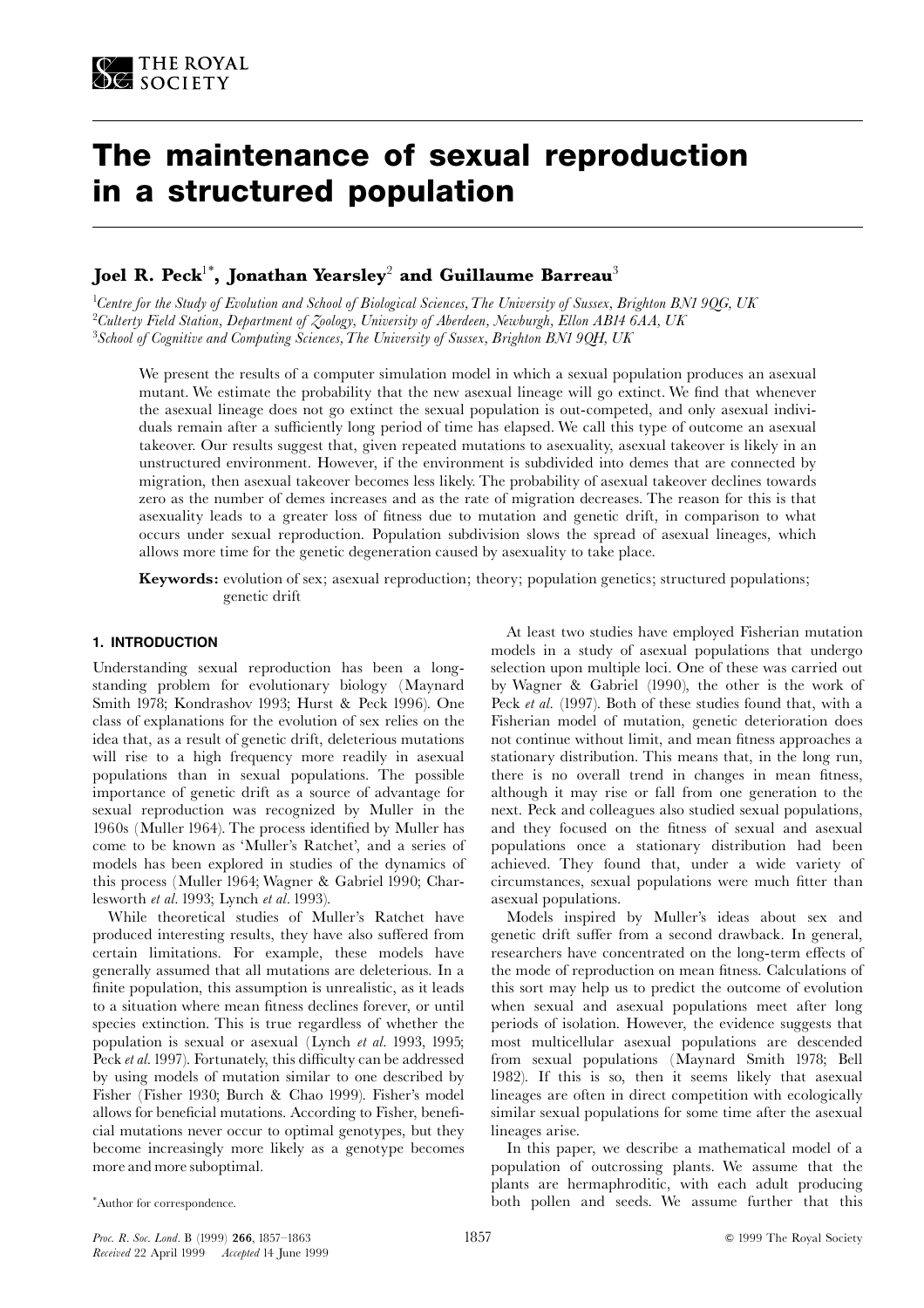population suffers the expected twofold cost of sex (Maynard Smith 1978). Thus half of their reproductive resources goes into the production of pollen, instead of seeds. We then consider the evolutionary outcomes when this population is invaded by a single asexual individual. This as exual individual may have arisen as a consequence of a single-locus genetic change, or as a result of a larger change, such as a polyploidization event. Alternatively, the asexual individual may appear as a result of a rare long-range dispersal event. In any case, we assume that the asexuals produce no pollen, and thus escape the twofold cost of sex. This means that, all else being equal, asexual individuals will produce about twice as many seeds as sexual individuals.

Will asexuals take over the environment as a result of their twofold advantage? If asexuality arrives initially in a single individual, then, despite its advantage, it may be lost as a result of stochastic forces. Even if asexuals increase to substantial numbers, they may eventually go extinct because, as Muller pointed out, genetic drift is expected to be more debilitating to asexuals than it is to sexuals, and so asexuals may not succeed in the long term. In addition, if deleterious mutations control fitness in a 'synergistic' fashion, so that deleterious mutations are most damaging in genomes that already have many deleterious mutations, then as exuals may decline in fitness, even if genetic drift alone is insufficient to do the job (Kondrashov 1988). Using our model, we study all of these possibilities. Our central finding is that a crucial determinant of the outcome of evolution is the degree to which the environment is subdivided.

#### 2. THE MODEL

The model of mutation and selection we have studied is based on the ideas of Fisher (1930). This avoids the problems that are associated with the traditional Muller's Ratchet models described above. The model also reflects current data concerning the rate and characteristics of fitness-affecting mutations (see, for example, work by Barton 1995; Keightley 1994; Mackay et al. 1992; Ohta 1992). For the sake of brevity, we confine ourselves somewhat in our choice of parameter values for the simulation studies. We begin by describing the model as it operates in a single homogeneous population. A more complete exploration of how the model behaves in a homogeneous population is presented elsewhere (Peck et al. 1997).

We consider a population of diploid plants that are both outcrossing and hermaphroditic. This population is subject to fertility selection. Each individual is assumed to produce a large number of ovules. The exact number of ovules produced is proportional to  $w$ , a variable determined by the individual's genotype (where  $0 < w \le 1$ ). The number of pollen grains produced by an individual is also proportional to  $w$ . Each ovule is fertilized by a pollen grain that is selected at random from among all the pollen grains produced in the population. All of the ovules then mature and become seeds. Standard Mendelian segregation and recombination without interference are involved in the production of both ovules and pollen.

After reproduction,  $N$  seeds are selected at random, and these grow to reproductive maturity. Thus,  $N$  is the size of the adult population. In light of these assumptions, it should be clear that, in any given generation, each adult's fitness is proportional to its value of  $w$ .

We assume that there are 500 loci within the genome that are capable of sustaining fitness-affecting mutations. This is likely to be an underestimate for any eukaryote. but handling much larger numbers of loci is impractical because of computational constraints. The 500 loci are spread evenly among ten chromosomes, so that there are 50 loci per chromosome. The rate of recombination is  $r = 0.016$  between adjacent loci, and thus chromosomes are about 80 centimorgans in length, which is a typical value for sexual plants and animals.

Because the population is diploid, each locus occurs twice within the genome. Number the occurrences of each locus as 1 and 2, in arbitrary order. Assume that the state of each of an individual's 1000 alleles occurring at the loci can be represented by a real number  $x$ , where  $-\infty < x < \infty$ . Assume further that the optimum state for each allele is achieved when  $x=0$ . Let  $d_{i,j,k}$  represent the absolute value of the deviation from the optimum state of the allele at the *j*th occurrence of the *i*th locus in the *k*th adult for a particular generation (i.e.  $d_{i,j,k} = |x|$ ). Let  $\mathcal{Z}_k$ represent the sum of these deviations for the kth adult. That is.

$$
\mathcal{Z}_k = \sum_{i=1}^{500} [d_{i,l,k} + d_{i,2,k}]. \tag{1}
$$

Let  $w_k$  represent the value of w for the kth adult during a particular generation (where  $1 \le k \le N$ ). The value of  $w_k$ is assumed to depend on  $\mathcal{Z}_k$  as follows:

$$
w_k = \exp(-\zeta_k^E),\tag{2}
$$

where  $E \ge 1$ . Thus, the fitness of an individual is an increasing function of the quality of each of the individual's alleles. The value of  $E$  determines the degree of synergistic epistasis. With  $E=1$ , the model is multiplicative, and when  $E > 1$  synergistic epistasis is in operation. For the results presented here, we either assumed  $E=1$ , or in the case of synergistic epistasis, we assumed  $E = 8$ . We refer to the case of  $E=1$  and  $E=8$  as the multiplicative model and the epistatic model, respectively.

We assume that mutations occur during gamete formation. A mutation is assumed to change the value associated with an allele by an amount y, such that the mutated value of the allele is given by  $x = y + x^*$ , where  $x^*$  is the value of x that would have been associated with the allele if no mutation had occurred (i.e.  $x^*$  is the parental value of  $x$  for the allele in question).

The distribution of  $y$  used in the simulation studies is a 'reflected gamma' distribution. This distribution has been used to model mutations of genes that control quantitative characters (Hill & Rabash 1986; Keightley & Hill 1987). In generating the reflected gamma distribution, we follow Keightley and Hill's example, and use a gamma distribution with shape parameter of onehalf (Keightley & Hill 1987). This ensures that a considerable proportion of mutations will have a very small effect, while others will have a substantial effect. This sort of distribution is in line with most current data on the effects of mutations (Mukai et al. 1972;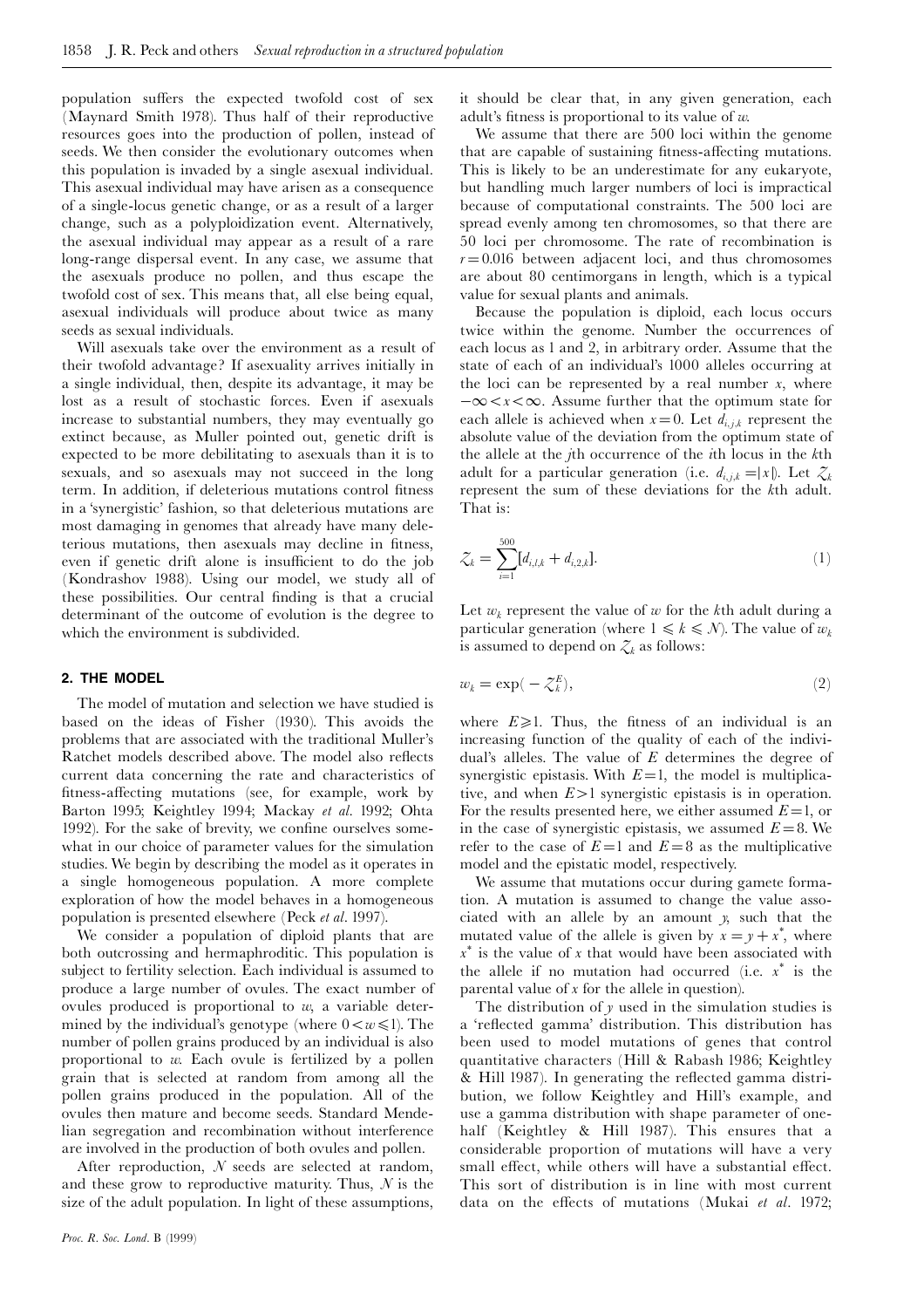Mackay et al. 1992; Ohta 1992; Keightley 1994). The probability density function  $(f(y))$  for the reflected gamma distribution used in this paper is given by:

$$
f(y) = \frac{a^{0.5} e^{-\alpha|y|} |y|^{-0.5}}{2\Gamma(0.5)},
$$
\n(3)

where  $\Gamma(0.5)$  is a gamma function with parameter 0.5. Note that the expected value of  $y$  is zero. For the multiplicative model, we set  $\alpha = 24.253$ . This ensures that mutations to near-perfect alleles will decrease fitness by about 2%, and that the coefficient of variation in fitness is about 18%. These figures are in line with most current data (Mukai et al. 1972; Crow 1979; Charlesworth 1987). (However, not all of the data are in agreement.) In the case of the epistatic model, the effects of mutations (and hence, variation in fitness) depend upon the  $\mathcal{Z}_k$  values, and thus upon  $N$  and the mode of reproduction. For this model, we chose  $\alpha = 100,000$ , which ensures that the coefficient of variation in fitness is between  $14\%$  and  $31\%$  in sexual populations where  $50 \le N \le 1000$ .

The probability of mutation is assumed to equal 0.002 per allele. This means that, on average, each zygote will contain two new mutations. However, under the probability density function given by equation (3), many of these mutations will have extremely small effects and will be virtually undetectable (Peck et al. 1997).

Under the above-specified set of assumptions governing mutation, reproduction and selection, only deleterious mutations are possible when an allele is in its optimal state. On the other hand, beneficial mutations (i.e. mutations that reduce the selection coefficient against an allele) become more likely as an allele becomes less perfect (i.e. as |x| becomes large). Indeed, as  $|x|$  tends towards infinity, the probability that any new mutation will be beneficial tends towards 0.5. These characteristics are in line with Fisher's ideas about the nature of mutation (Fisher 1930).

We assume that as exual populations produce no pollen, and that their seeds contain exact copies of their genotypes, except for new mutations. Mutations occur at the same rate and in the same manner as in sexual populations. We also assume that, as a consequence of the resources saved by not producing pollen, an asexual with a particular value of  $w$  will produce twice as many seeds as a sexual individual with the same value of  $w$ .

## 3. RESULTS

#### (a) Evolution in a homogeneous environment

We used computer simulations to study the model. Each simulation began with a perfect population (all  $x$ values equal to zero) and ran for 50000 generations, which was always sufficient to achieve an apparent stationary distribution for all parameters measured. We then ran for an additional  $50000$  generations, during which time the arithmetic mean fitness was calculated each generation. The data presented in figure 1 is the geometric mean of these 50000 mean fitness values. (Using an arithmetic rather than a geometric mean would produce no substantial change in the data, but the geometric mean is more appropriate for predicting evolutionary outcomes (Peck et al. 1997).)



Figure 1. Mean fitness as a function of population size  $(N)$  in an unstructured environment. (a) Gives the data for the multiplicative model  $(E=1)$ , while  $(b)$  is for the epistatic model  $(E=8)$ . Mean fitness is simply the mean of the values denoted by  $w_k$  in equation (2). Mean fitness is proportional to mean fertility. Note that the  $w_k$  values do not incorporate the 'cost of sex'. The highest value of mean fitness shown (for a sexual population with  $N = 1000$  is 0.115 in (*a*) and 0.739 in (*b*). Data shown are for  $N = 50$ ,  $N = 100$ ,  $N = 200$ ,  $N = 500$ and  $N = 1000$ .

Figure la shows that, under the multiplicative model, equilibrium mean fitness tends to increase with population size  $(N)$ . This makes sense, given that genetic drift becomes weaker as population size increases. The figure also shows that mean fitness depends on whether the population reproduces sexually or asexually. As one might expect from the results of traditional Muller's Ratchet models, asexuality seems to lead to much lower levels of fitness than those experienced by sexual populations. All of the fitness values shown in figure la are much less than 1.0, and this means that the populations are well below their maximum possible levels of fertility (i.e. they are characterized by high genetic load). On the other hand, the data from the epistatic model (figure 1b) show that low levels of load occur in relatively large sexual populations, and this means that the epistatic model may be more realistic. Otherwise, the data from the epistatic model are similar to those for the multiplicative model, showing that both small populations and asexual reproduction lead to low levels of fitness.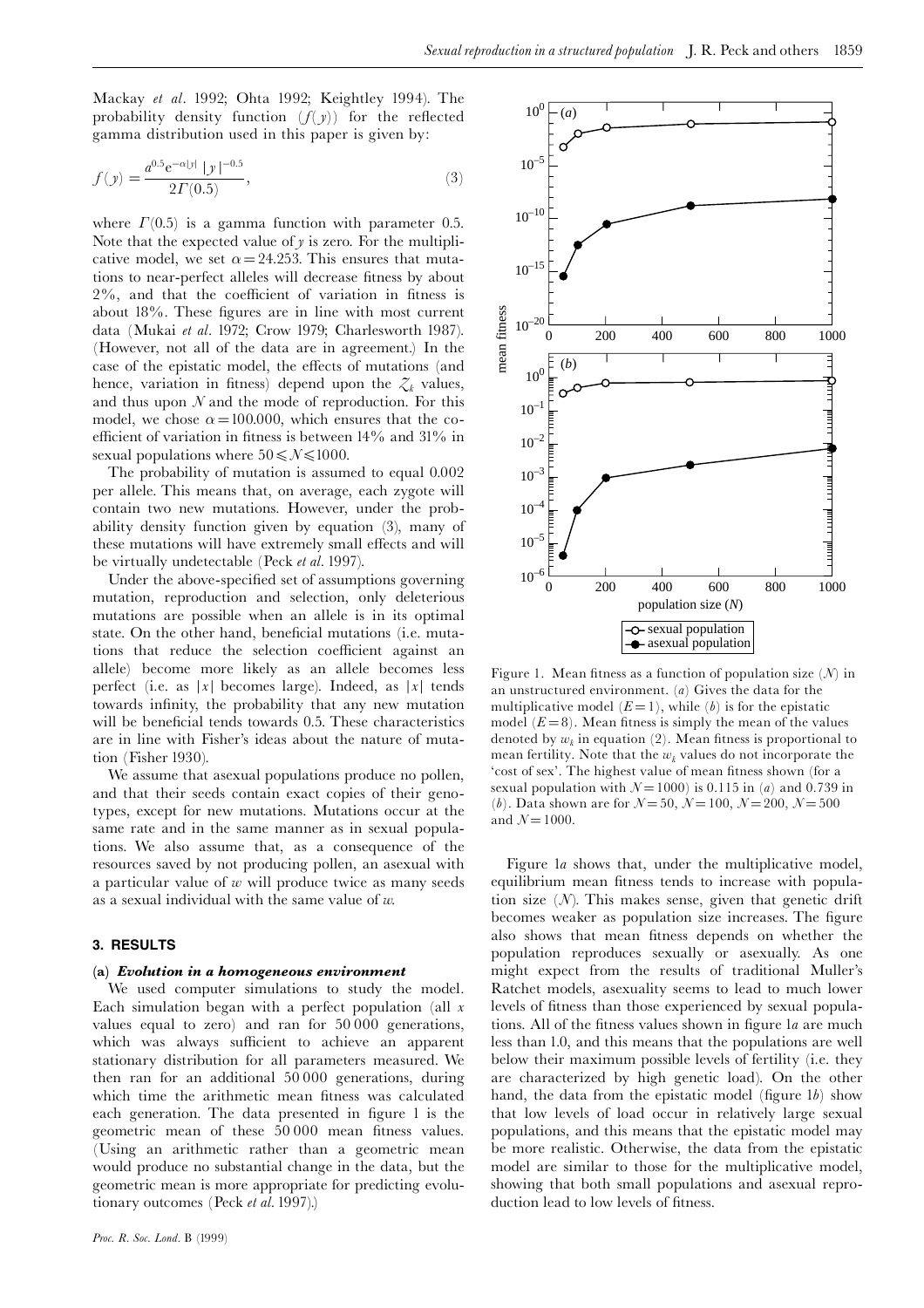

Figure 2. Estimates of  $\gamma$  (the probability of establishment of asex) in an unstructured environment. Establishment of asex occurs when all individuals in the population possess the *asex* allele, and thus reproduce asexually. The filled circles give the data for the multiplicative model, while the open circles give the data for the epistatic model. Data shown are for  $N = 50$ ,  $N=100$ ,  $N=200$ ,  $N=500$  and  $N=1000$ .

Despite the foregoing observations, it is not obvious that a sexual species will be safe from takeover by mutations that lead to asexual reproduction. While asexuality can lead to a long-term decline in fitness, the initial advantages of asexuality may determine the course of evolution. For example, say that as exuality results from a dominant mutant allele, which we shall call asex. Suppose that, when asex occurs in an adult, it causes that adult to produce no pollen, and to produce diploid seeds by asexual means. Let us assume further that, as expected from theory, elimination of pollen production doubles seed production (Fisher 1930; Charlesworth & Charlesworth 1981). Thus, a sexual adult with a genome characterized by a particular value of  $\zeta$  will produce half as many seeds as an asexual with the same value of  $\zeta$  (where  $\zeta$  is as defined by equation (1)). This generates a twofold intrinsic advantage to asexual reproduction (Maynard Smith 1978). However, the data in figure I suggest that any initial advantage might eventually be reversed because of the genetic decay associated with asexual reproduction.

After a new mutation arises, it either vanishes from the population or it becomes 'established', which means that it cannot be lost as a result of genetic drift alone. In the case of a sexual population, establishment of a mutation occurs when it becomes fixed. In the case of asex, establishment means that every individual bears *asex* in heterozygous form. Once asex is established, the population is completely asexual (because *asex* is dominant).

Say that *asex* arises by mutation in a newborn juvenile, and that this juvenile survives to become an adult. What is the probability that *asex* will be established? This question was addressed by means of a further series of computer simulation studies, which are summarized in figure 2. We denote the probability of establishment of asex by  $\gamma$ . To estimate  $\gamma$  for a particular set of parameters, we begin by generating a sexual population that is approximately at a stationary distribution by starting with a perfect population, and then running for 50000 generations. We call the resulting population the base



Figure 3. Estimates of  $\gamma$  as a function of D. (a) Gives the data for the multiplicative model  $(E=1)$ , while  $(b)$  is for the epistatic model  $(E=8)$ . Filled symbols give the data for  $m = 0.05$ , while open symbols are for  $m = 0.01$ . Two sets of simulations were run. In one (represented by squares) deme size was held constant at  $N = 50$ . Thus, the number of adults in the metapopulation is  $50 \times D$ . In the other set of simulations (represented by circles) metapopulation size was held constant at 1000. Thus, the number of adults per deme was  $1000/D$ . In  $(a)$ , some data points lie nearly on top of one another, and this makes them difficult to distinguish. We therefore list here the data for  $m = 0.05$ ,  $N \times D = 1000$ . In order of increasing D values (from  $D = 1$ ,  $D = 2$ ,  $D = 5$ ,  $D = 10$ ,  $D = 25$ ) the data are: 0.246, 0.331, 0.179, 0.062, 0.027, 0.000. For  $m = 0.01$  and  $N \times D = 1000$  the data are: 0.246, 0.184, 0.059, 0.003, 0.000,  $0.000$ 

population. We then select an adult at random from among all the adults in the population. This adult is assumed to have a copy of asex, and thus she and all her descendants reproduce by asexual means only. We continue the trial until asex either becomes extinct or becomes established in the population. For the next trial we return to the sexual base population and allow it to evolve for five generations to create a new base population. We then choose a new adult at random to become asexual. This continues for 1000 trials. Statistical tests showed that the outcome of each trial was independent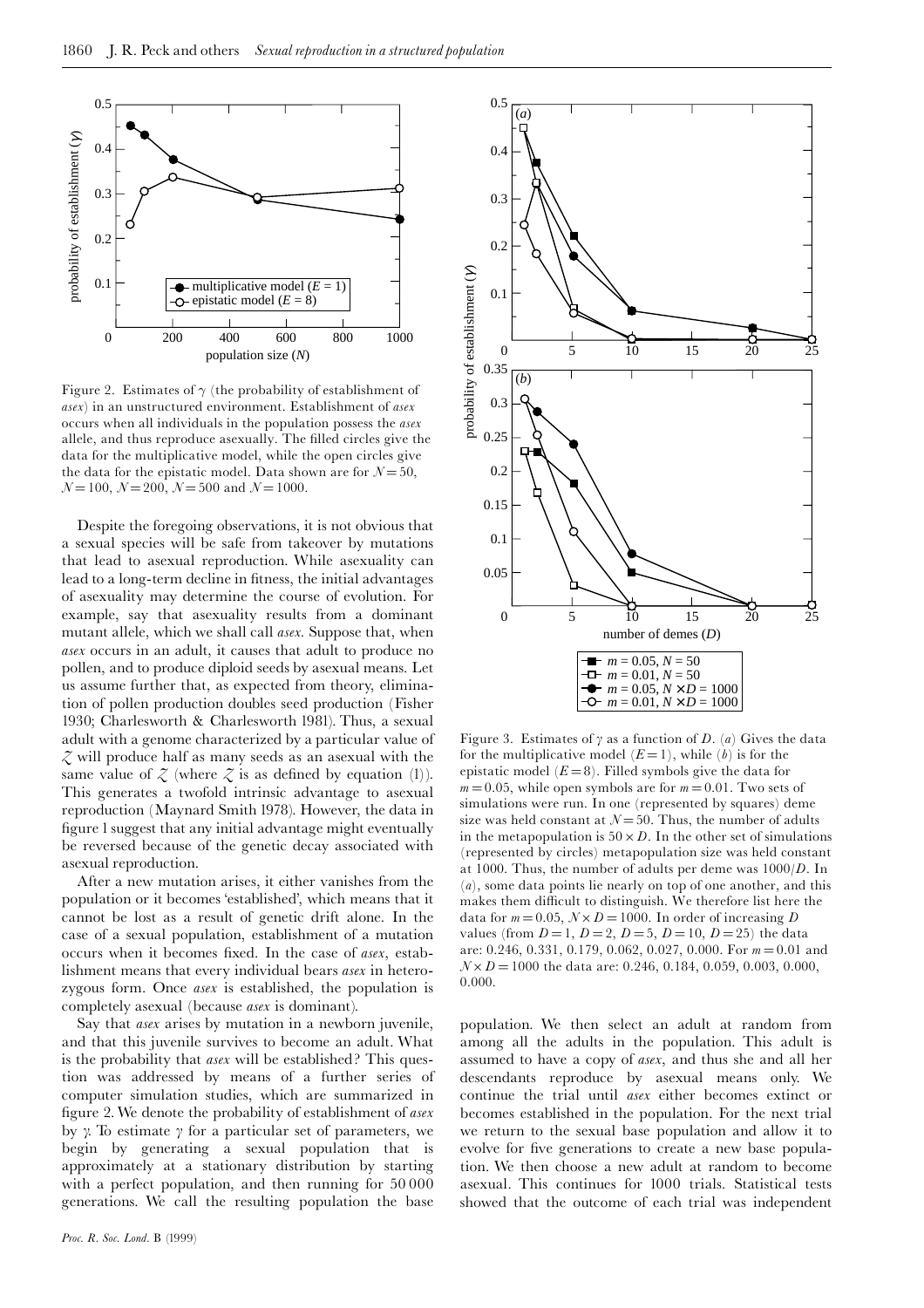

Figure 4. The results from a single computer-simulation trial with  $D = 5$  and  $m = 0.05$ . The large circles represent demes, and the straight lines connect adjacent demes. The small

(or nearly independent) of the outcome on the preceding trial. The estimate of  $\gamma$  is the proportion of trials for which asex was established.

1861

Figure 2 shows that, for the multiplicative model, the probability of establishment of asex (y) declines as N increases (at least for the parameter values used). Under the epistatic model, the relationship between N and  $\gamma$  is more complex. For both models, the value of  $\gamma$  was in excess of 0.230 in all cases studied. Note that, if asex were a completely neutral allele, then its chance of establishment would be  $1/(2N)$ . Thus, asexuality apparently confers a very substantial advantage.

# (b) Evolution in a subdivided environment

The results presented so far suggest that asex has a substantial chance of establishment in an unstructured environment. However, what will happen if the population is subdivided? To address this question, we modified the model by assuming that the population is subdivided into  $D$  discrete demes, which are arranged in a circle (where  $D \ge 1$ ). Adult sexual individuals mate within their own demes according to the assumptions specified above. After reproduction, juveniles migrate to adjacent demes with probability m (except when  $D=1$ ). Emigrants move to each of the demes adjacent to theirs with probability 0.5. After migration,  $N$  juveniles are selected at random on each site, and these grow to reproductive maturity (adulthood). The rest die. We ran 1000 trials for each set of parameter values used (except in the case of  $\mathcal{N}=40$ ,  $D = 25$ ,  $m = 0.01$  and  $E = 1$ , for which we ran 3000 trials).

Figure 3 shows the effect on  $\gamma$  of increasing the value of D (the number of demes). In the cases studied,  $\gamma$  can be reduced to a very low level by increasing  $D$ . Indeed, when  $D=25$ , we never found a case where *asex* became established (in either the epistatic model or the multiplicative model). Figure 3 also shows that the value of  $m$  affects the rate at which  $\gamma$  falls as D increases. Our studies suggest that, in general, small values of  $m$  lead to relatively high rates of fall in  $\gamma$  as D increases (although data are shown here for only two values of  $m$ ).

If the number of individuals in the metapopulation (i.e. the collection of all demes) is kept constant while  $D$  is increased, then the number of individuals in each deme will fall as  $D$  rises. This could produce some difficulty in interpreting the results. With this in mind, we carried out two sets of trials for each set of parameter values. In one, we kept the size of the metapopulation constant at 1000 individuals. In the other, we set  $N = 50$  for all values of D (thus, in this case, the metapopulation contains  $N \times D$ adults). Figure 3 shows that the same trends tend to occur regardless of whether the size of the metapopulation increases with  $D$ , or not. However, in one case (labelled as  $m = 0.05$ ,  $N \times D = 1000$  in figure 3*a*) increasing *D* initially

Figure 4. (Cont.) open circles represent sexual adults, and the small filled circles represent asexual adults. (a) Generation 1; (b) generation 10; (c) generation 35; (d) generation 60; (e) generation 74. The  $\overrightarrow{W}_s$  and  $\overrightarrow{W}_a$  values are indicators, respectively, of fitness for the sexual and asexual adults in each deme. These statistics give the mean values of  $w_k$  for the sexual and asexual adults (see equation (2)). The  $\overline{W}_s$  and  $\overline{W}_a$ values do not incorporate the 'cost of sex'. Parameter values were set as in the multiplicative model.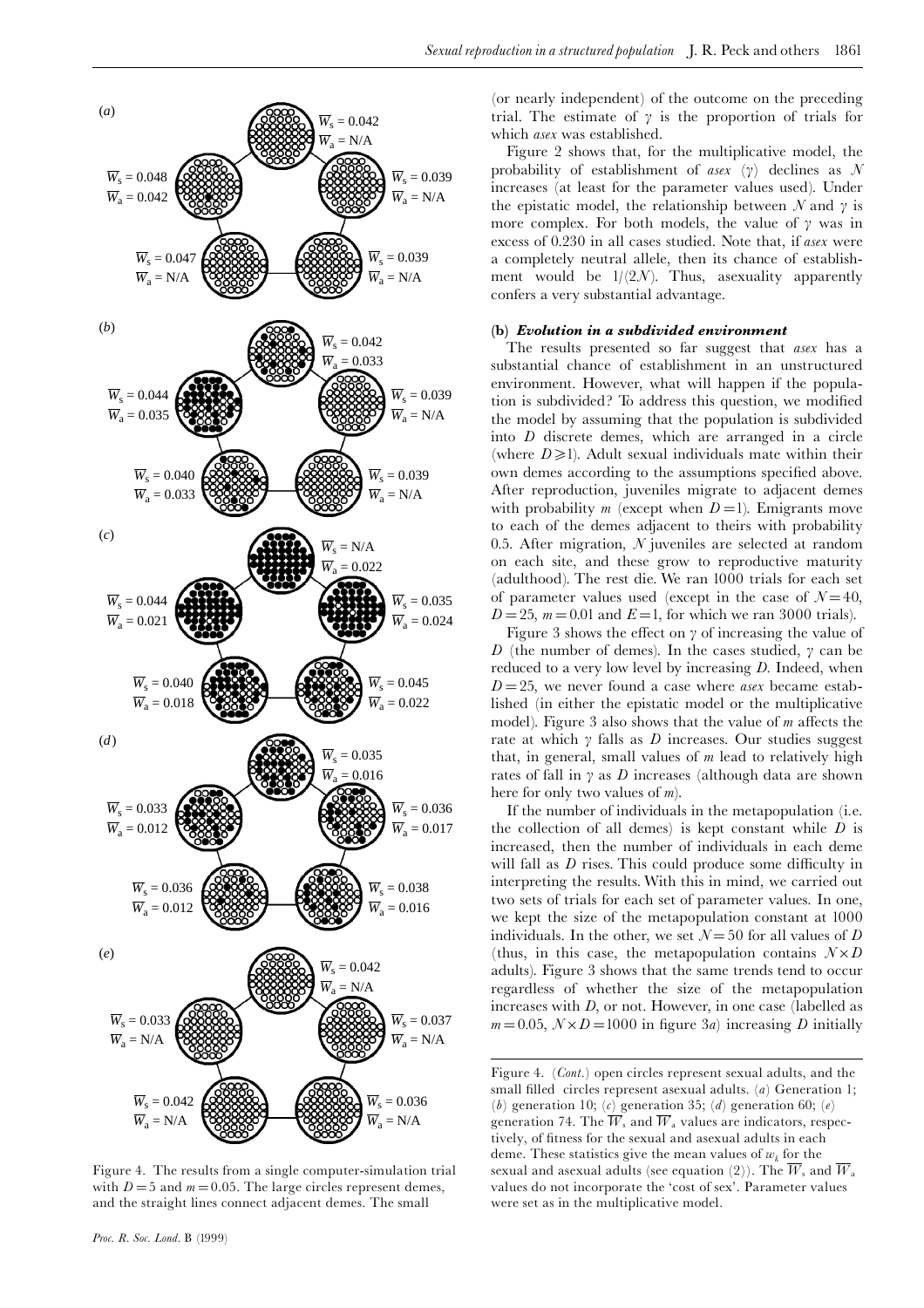causes an increase in  $\gamma$ . Presumably, this occurs because, when the number of individuals in the metapopulation is held constant, increasing  $D$  leads to a decrease in  $N$ .

Figure 4 provides a graphical representation of a single unsuccessful invasion of asex. The asexual lineage expands, but its relative fitness declines over time. Eventually, it becomes sufficiently unfit that it contracts again and goes extinct.

## 4. DISCUSSION

The results presented here suggest that if asexual lineages arise in an outcrossing population that lives in a single deme, and if the asexuals are able to escape from the 'twofold' cost of sex, then they will often displace the outcrossing population. However, if the population is subdivided into a substantial number of demes, then the spread of asexuality may be checked, and outcrossing populations may be able to persist over the long term, despite occasional challenges from asexual lineages.

The results also suggest that increasing the number of demes and/or decreasing migration rate between demes is likely to diminish the chances of takeover by asexuality. This is because these changes in parameter values slow down the spread of asexuality through the metapopulation. This provides more time for the genetic quality of the asexuals to decline (see figure 4). We expect that, for any choice of the other parameters, if we wish to depress  $\gamma$  (the probability of a successful asexual invasion) below some arbitrarily low level, it will always be possible to find a migration rate sufficiently small to allow this (so long as there is more than one deme in the metapopulation). Furthermore, we believe that, for any migration rate,  $\gamma$  can be reduced to an arbitrarily low level by increasing the number of demes.

We have assumed a very special type of population structure for the purposes of this study. The demes in our study are arranged in a circle, and each deme is connected by migration to only two other demes (when  $D \ge 3$ ). This population structure is computationally convenient. However, we are confident that the trends we have observed will hold for a wide variety of different population structures. The crucial feature is that migration is a local process, so that most immigrants come from nearby demes.

Other things being equal, the results presented here suggest that asexual populations should tend to accumulate in homogeneous environments, while sexuals should be most successful in environments that are highly structured, with individuals living in separate demes that are connected by rare migration events. Unfortunately, 'other things' are unlikely to be equal. For example, it is common for environments to vary from place to place in a way that favours some genotypes in some areas and other genotypes elsewhere. In these circumstances, there is a complex interaction between population structure, migration, historical factors, and the accumulation of sexual and asexual populations (Peck et al. 1999). Differences in the length of the growing season from place to place can also affect the geographic distributions of sexual and asexual populations (Peck et al. 1998). Thus, while the processes described here may help us to understand the maintenance of sexual reproduction, they may not be of much assistance in predicting where sexual and as exual populations are likely to occur.

In this study, we have considered two factors that can produce benefits to populations that engage in sex and outcrossing. These are genetic drift and synergistic epistasis. However, it is important to recognize that these are not the only processes that can produce an advantage for sexual reproduction (Kondrashov 1993). For example, it has been suggested that sex evolves because it helps defences against parasites (Hamilton et al. 1990), and because it aids in the incorporation of beneficial mutations (Fisher 1930; Pamilo et al. 1987; Peck 1993, 1994). Population subdivision may be able to provide the time needed for exclusion of asexual mutants by means of some of these alternative evolution-of-sex mechanisms.

This research was supported by BBSRC grant 85/G11043 and by the Sussex High Performance Computing Initiative. The authors are indebted to James Crow and John Maynard Smith for valuable advice and assistance.

#### **REFERENCES**

- Barton, N. H. 1995 Linkage and the limits to natural selection. Genetics 140, 821-841.
- Bell, G. 1982 The masterpiece of nature. San Francisco: University of California Press.
- Burch, C. L. & Chao, L. 1999 Evolution by small steps and rugged landscapes in the RNA virus φ6. Genetics 151, 921-927.
- Charlesworth, B. 1987 The heritability of fitness. In Sexual selection: testing the alternatives (ed. J. W. Bradbury & M. B. Andersson), pp. 21-40. Chichester, UK: Wiley.
- Charlesworth, B. & Charlesworth, D. 1981 Allocation of resources to male and female functions in hermaphrodites. Biol. J. Linn. Soc. 15, 57-74.
- Charlesworth, D., Morgan, M. T. & Charlesworth, B. 1993 Mutation accumulation in finite outbreeding and inbreeding populations. Genet. Res. 61, 39-56.
- Crow, J. F. 1979 Minor viability mutants in *Drosophila*. Genetics 92,  $s165 - s172$ .
- Fisher, R. A. 1930 The genetical theory of natural selection. Oxford, UK: Clarendon Press.
- Hamilton, W. D., Axelrod, R. & Tanese, R. 1990 Sexual reproduction as an adaptation to resist parasites (a review). Proc. Natl Acad. Sci. USA 87, 3566-3573.
- Hill, W. G. & Rabash, J. 1986 Models of long term artificial selection in finite population. *Genet. Res.* 48,  $41-50$ .
- Hurst, L. D. & Peck, J. R. 1996 Recent advances in understanding of the evolution and maintenance of sex. Trends Ecol. Evol. 11, 46-52.
- Keightley, P. D. 1994 The distribution of mutation effects on viability in *Drosophila melanogaster. Genetics* 138, 1315-1322.
- Keightley, P. D. & Hill, W. G. 1987 Directional selection and variation in finite populations. Genetics 117, 573-582.
- Kondrashov, A. S. 1988 Deleterious mutations and the evolution of sexual reproduction. *Nature* 336, 435-440.
- Kondrashov, A. S. 1993 Classification of hypotheses on the advantage of amphimixis. *J. Hered.* 84, 372-387.
- Lynch, M., Bürger, R., Butcher, D. & Gabriel, W. 1993 The mutational meltdown in asexual populations. J. Hered. 84, 339-344
- Lynch, M., Conery, J. & Bürger, R. 1995 Mutational meltdowns in sexual populations. Evolution 49, 1067-1080.